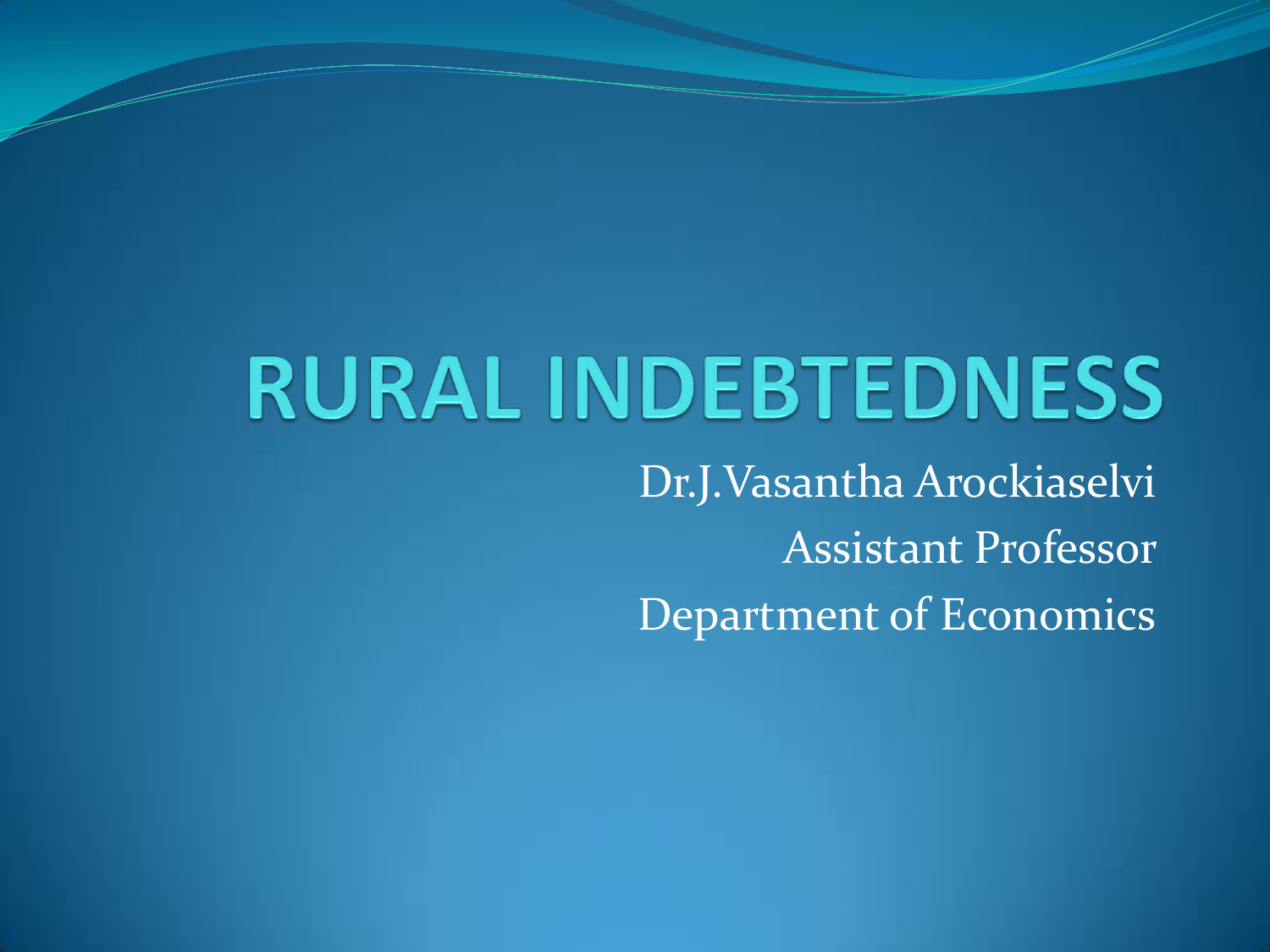## Meaning

**Rural Finance**

Financial services are key to enhancing economic development and reducing poverty in rural areas. However, access to key financial services such as savings, credit insurance, leasing and remittance facilities is generally scarce in rural areas of most developing countries. Access is particularly limited for poor households and for micro, small, and medium enterprises.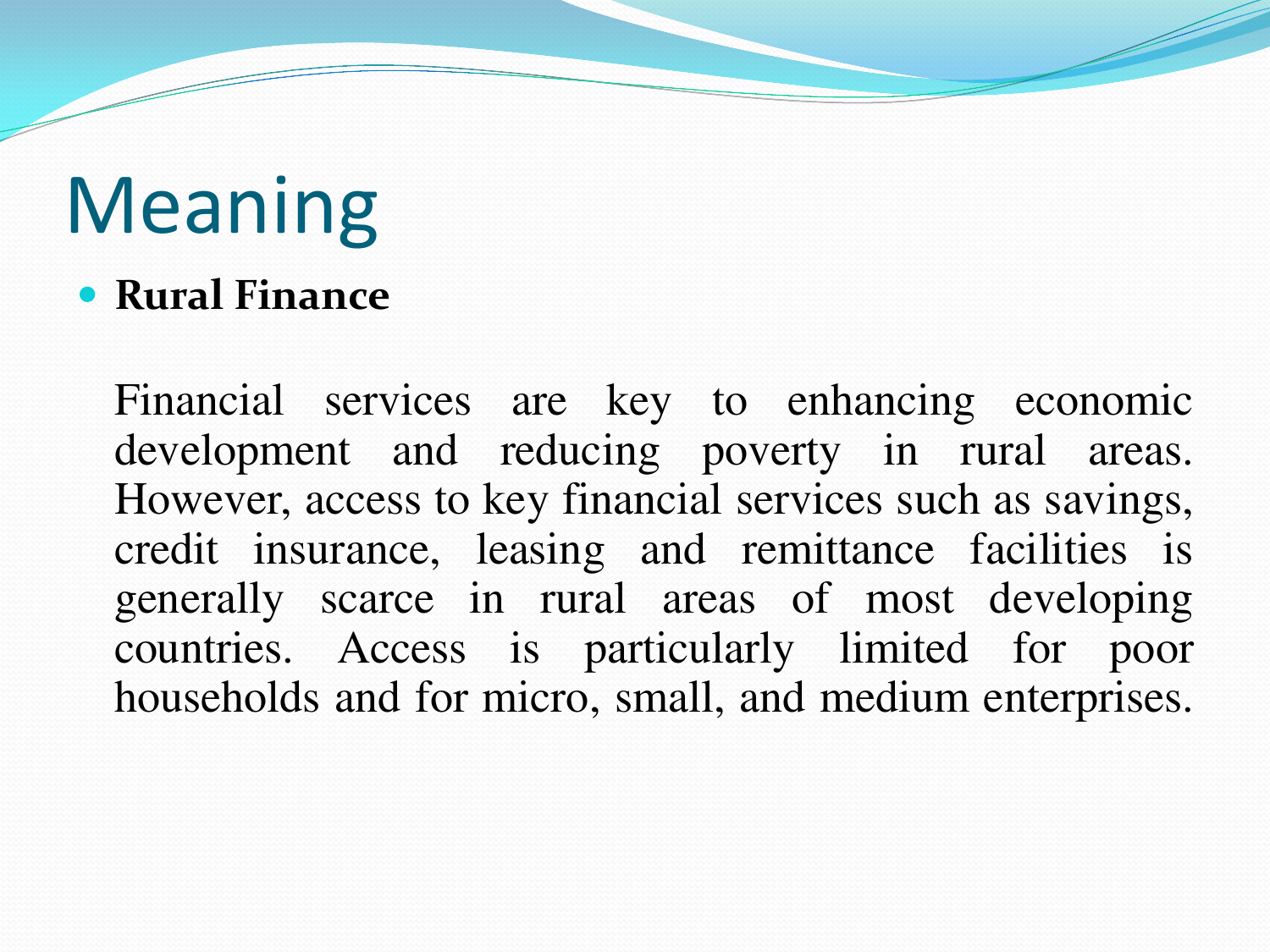#### characteristics

General characteristics of rural areas such as poorly developed infrastructure, dispersed economic activity, and inadequate availability of skilled personnel constrain the provision of financial services in rural areas.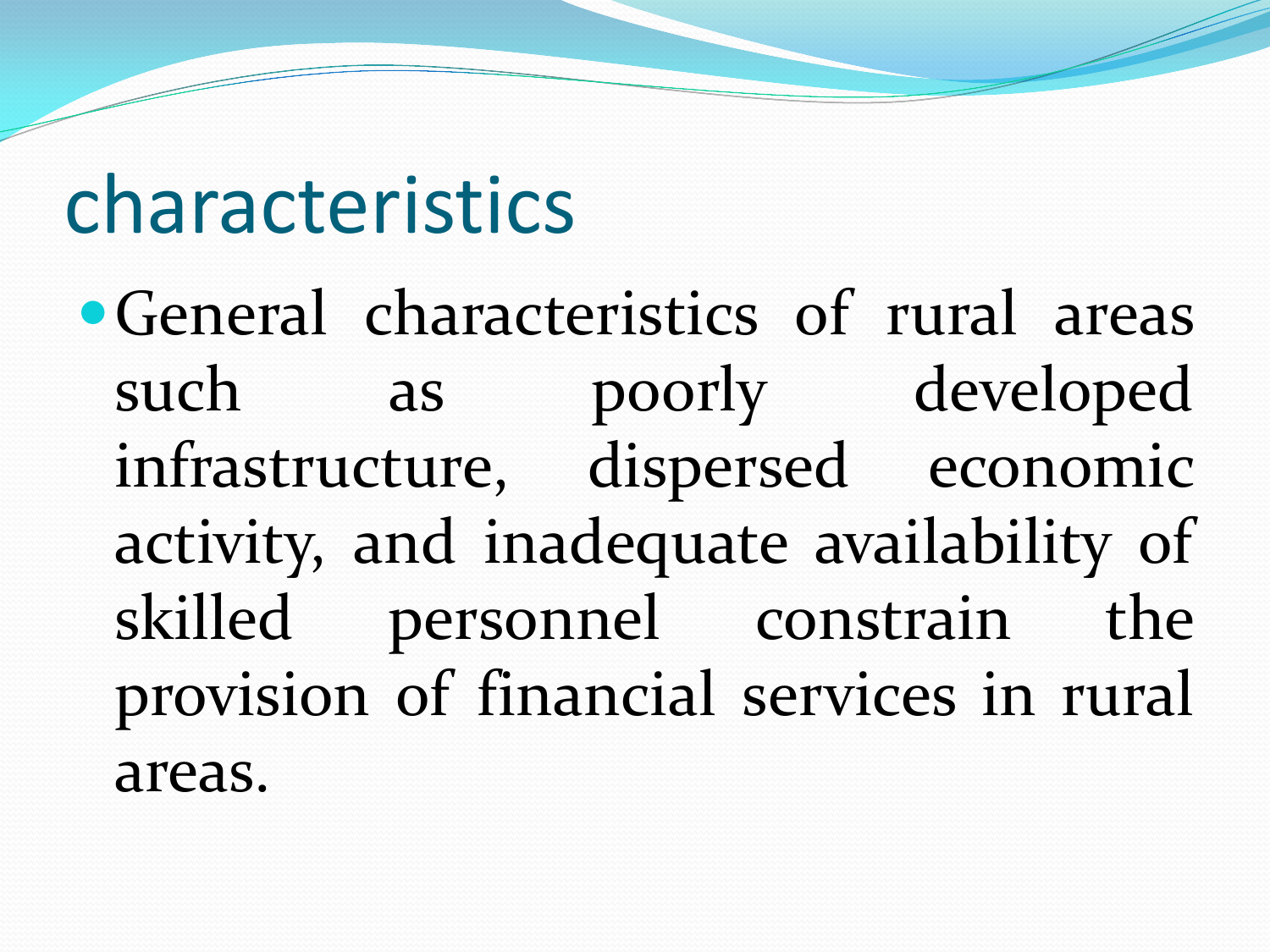Inadequate knowledge among service providers of operating in a rural environment and insufficient products tailored to rural needs makes the availability of financial services in rural areas scarcer. Additionally, the supply of credit services is limited by the lack of collateral and lack of risk management mechanisms.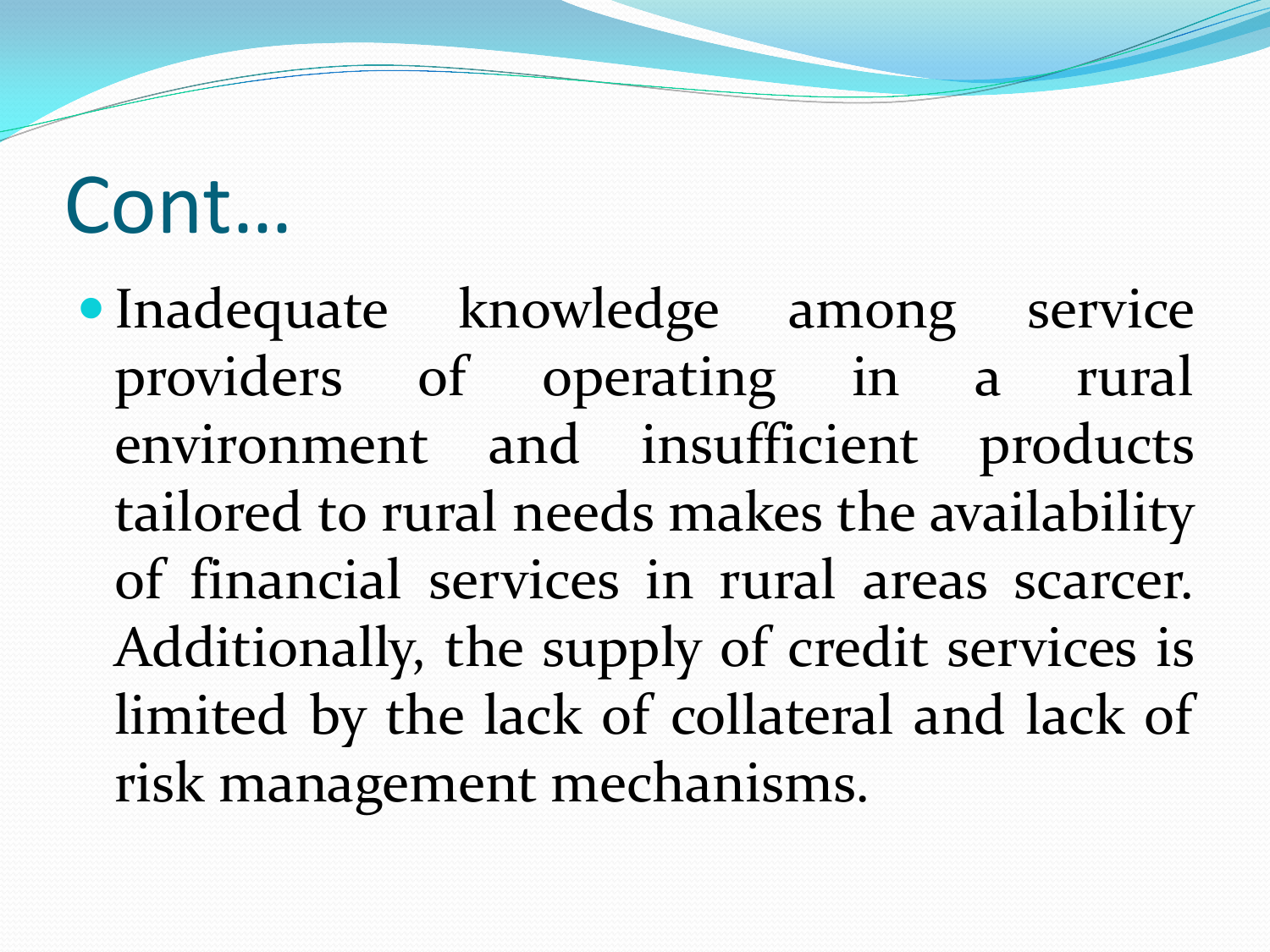## Rural indebtedness

• Causes

**Ancestral Debt**: The main cause of rural indebtedness is that the farmers inherit it from their ancestors. The farmers are unable to pay off even the interest. Traditionally they regard it as their duty to pay off their ancestral debts. They pay whatever they can during their life time and after death, they leave it for their posterity to do the same.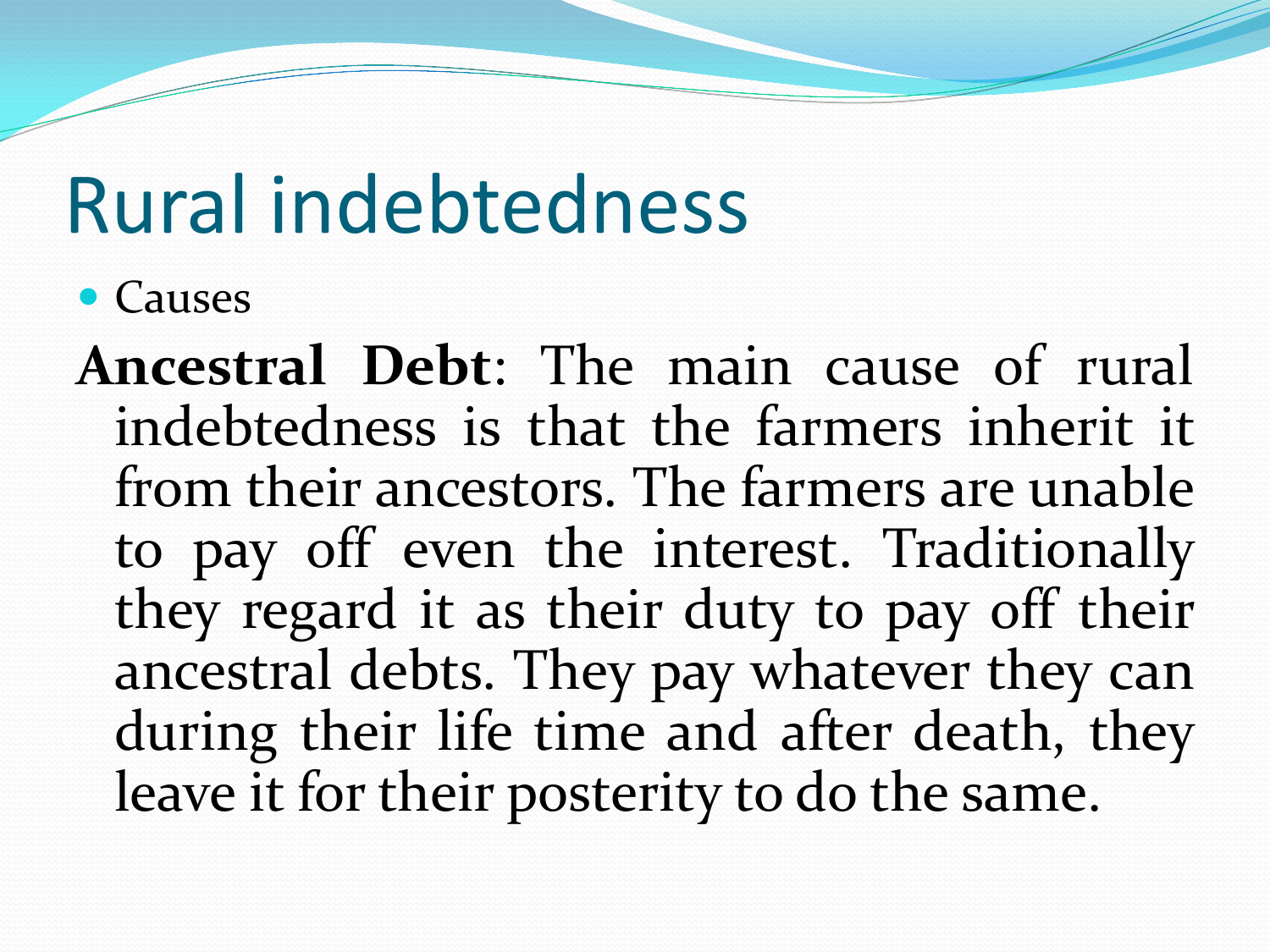#### **Poverty and Extravagance of farmers:**

The average income of the farmer is very low every year. However they spend lavishly on the occasions of marriages, and other functions. To meet this expenditure they borrow money from money lenders and banks.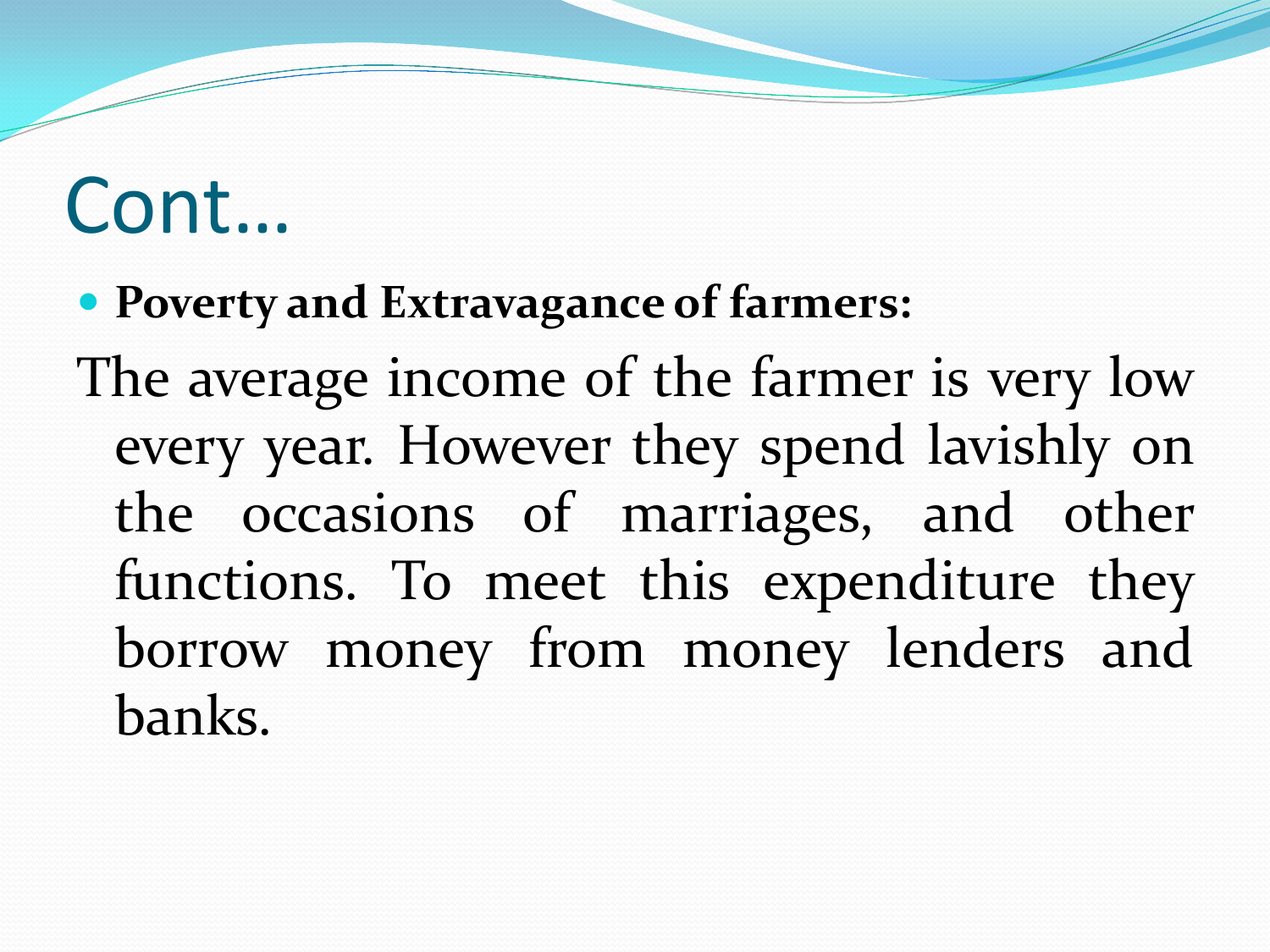**Litigation :** 

**U**sually farmers are in the habit of entering into litigation on small disputes. They are compelled to borrow money to carry on litigation which is a long-drawn out affair in our country.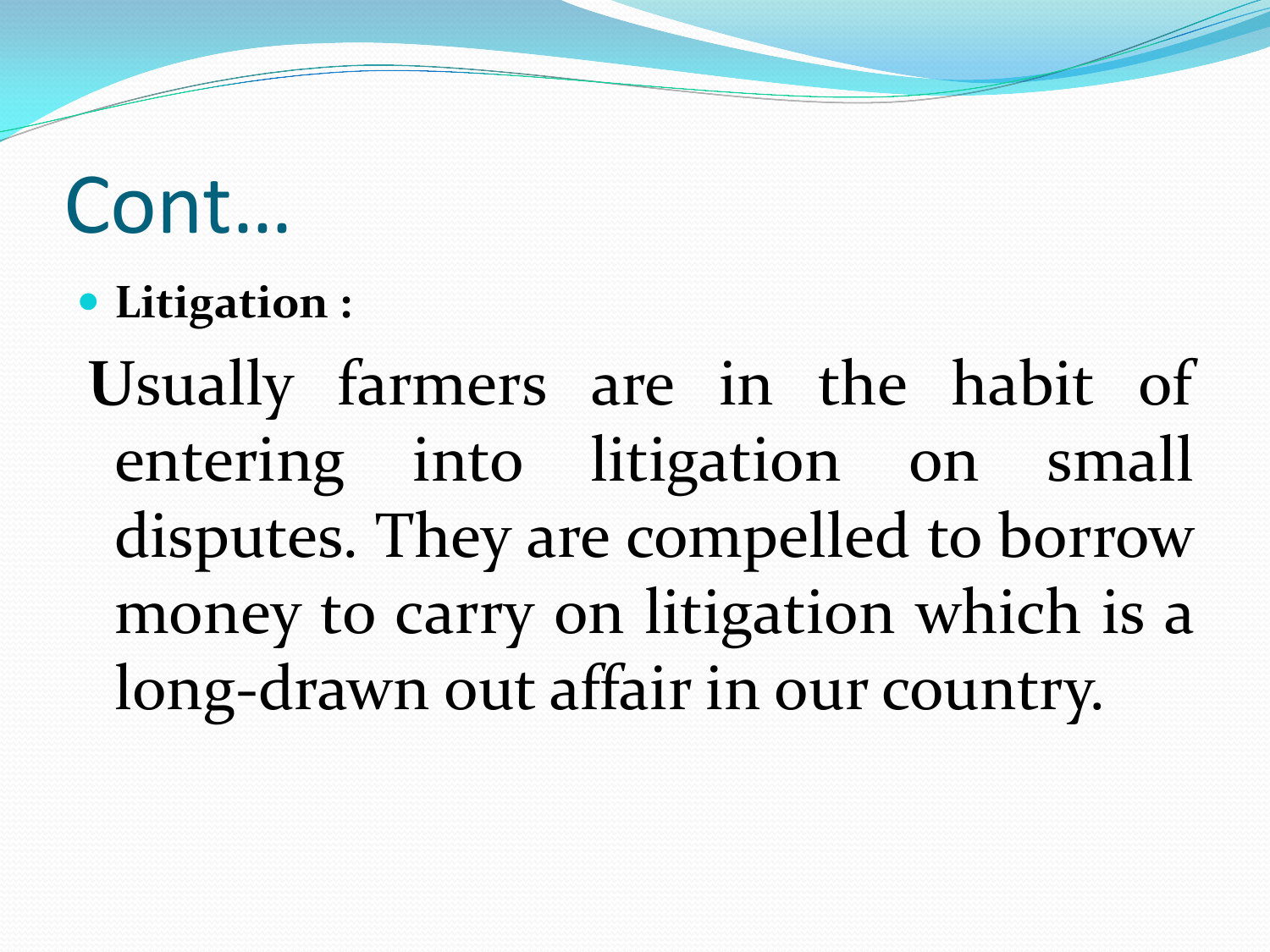**• Backward Agriculture:** Even today Indian agriculture is a gamble in monsoon. The frequency of crop-failure due to droughts , floods etc is largely responsible for all in agricultural output. It results in endless miseries and farmers take recourse to the money lenders who exploit them in this situation.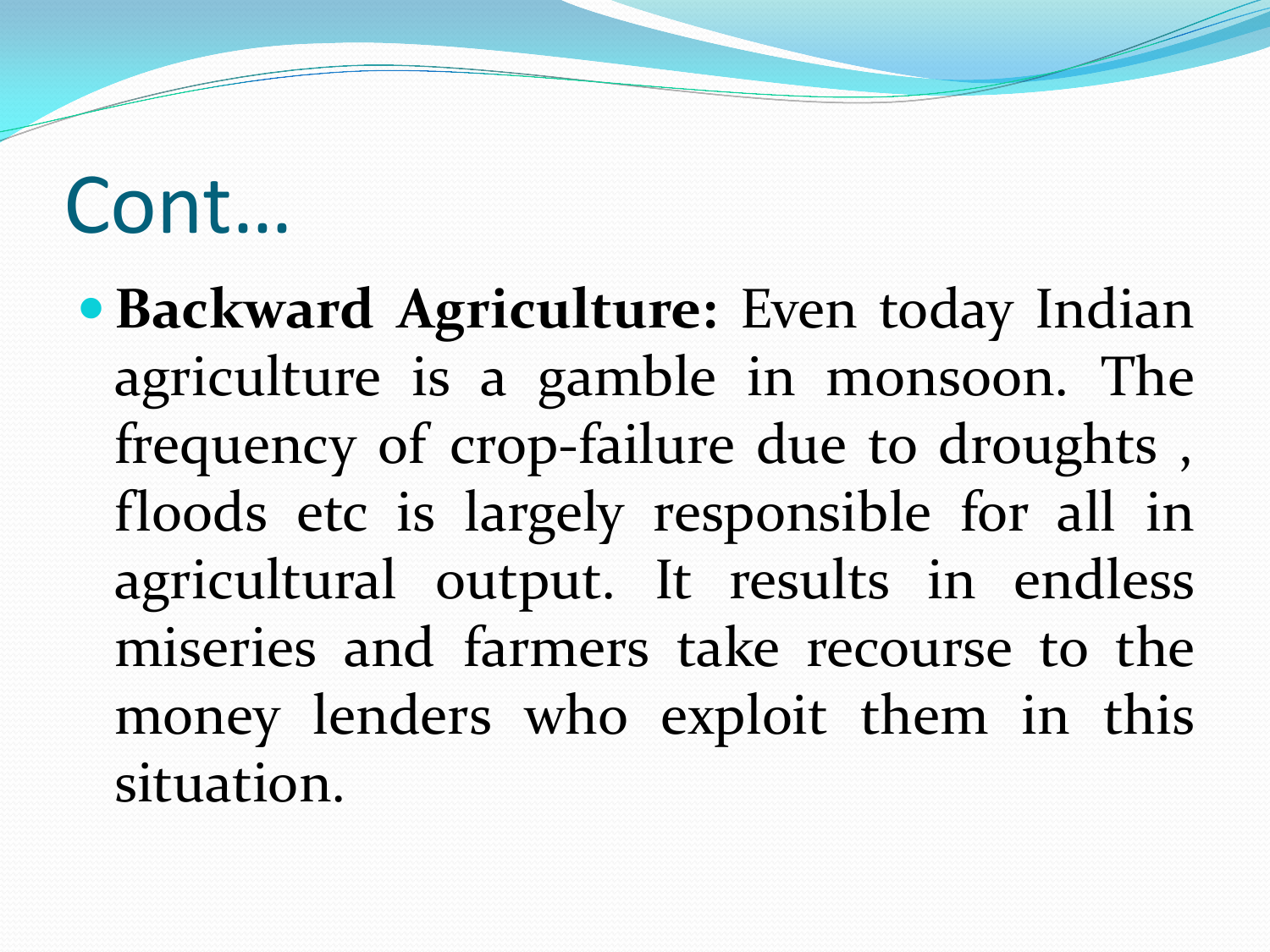Heavy burden of land revenue and rent: Farmers are supposed to pay land revenue to the state governments even when production suffers due to flood and drought and in such situation they have take loans to make these payments, consequently the burden of debt increases.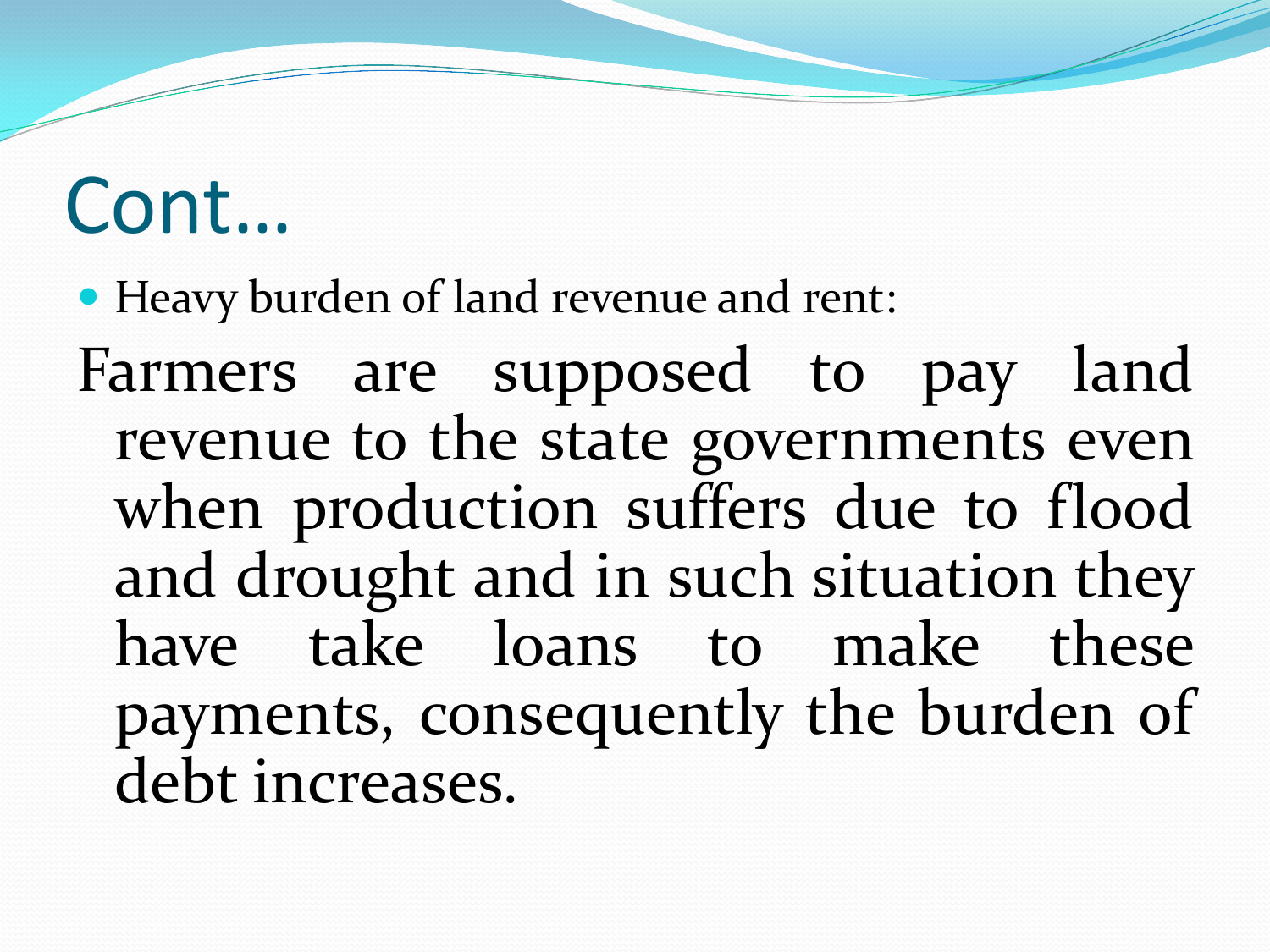Exploitative system of money lending: Money lenders and owners are exploiting farmers in many ways. Like forcing the farmers to borrow more and more money from them, increase the interest rates, fictitious entries in their books of accounts, transfer of land from the farmer to money lenders.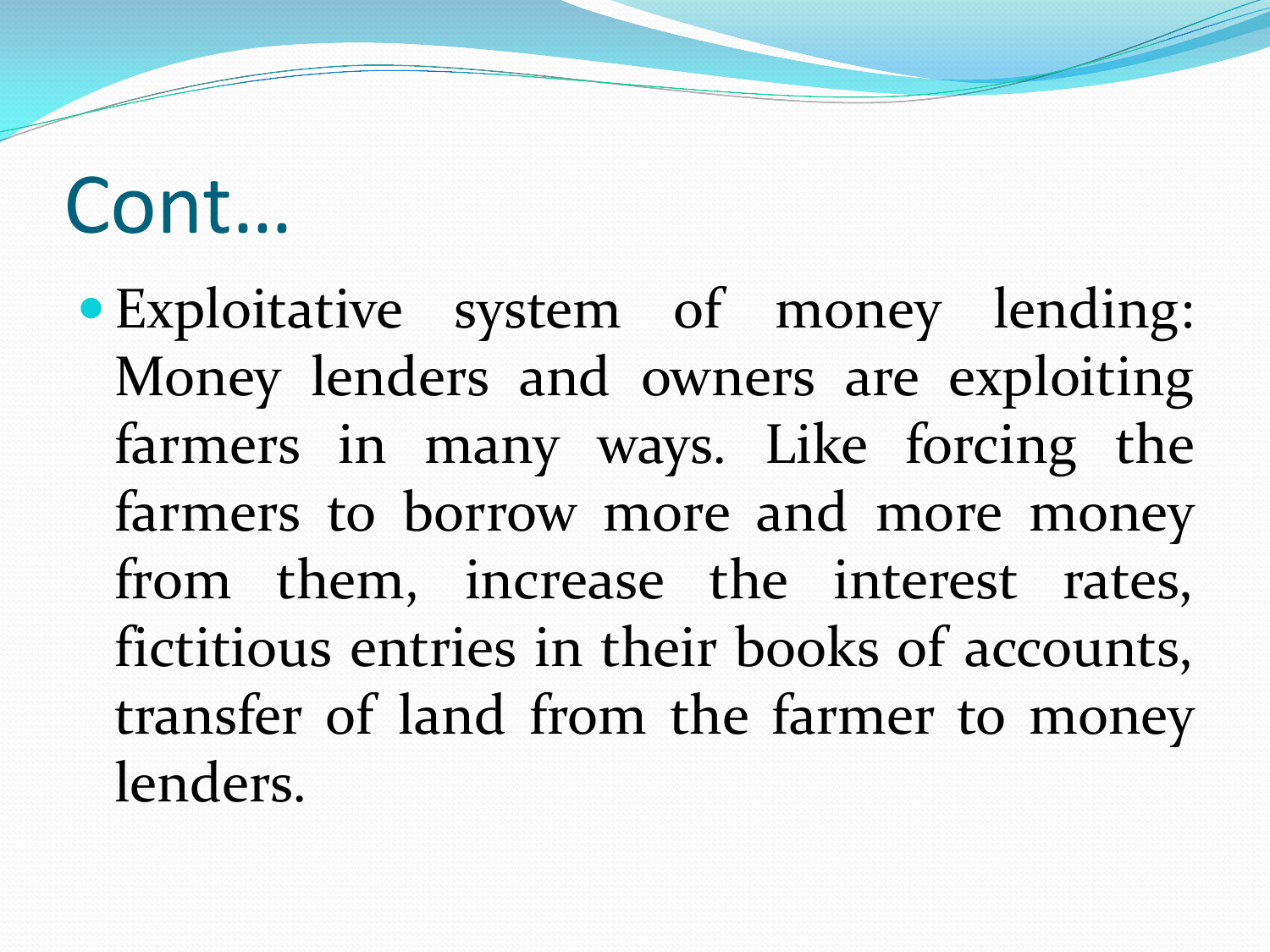# **Neglect of marketing facilities:**  In India the system of agricultural marketing is quite defective with the result that the farmer does not get a fair price for his produce.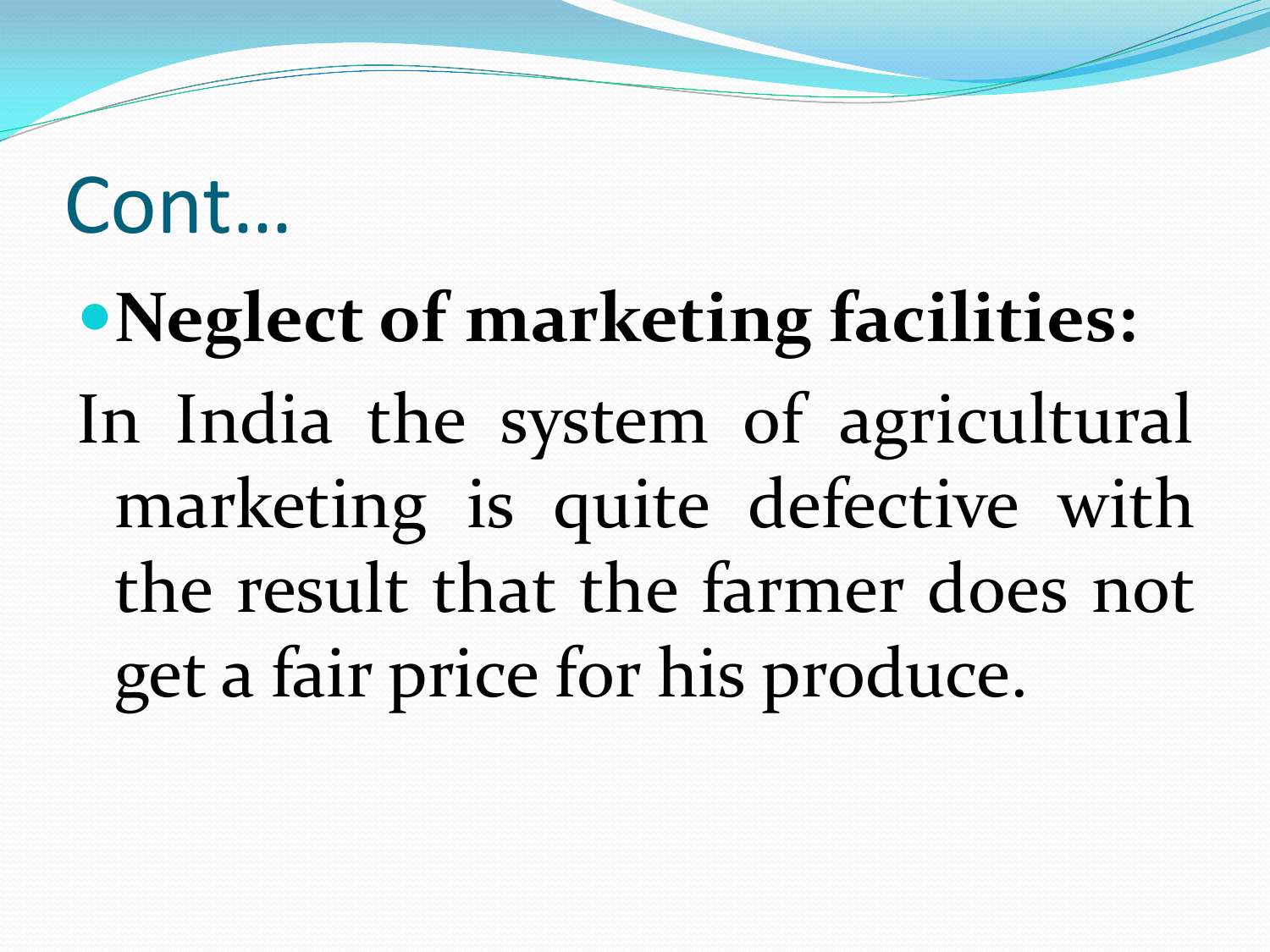• Adverse effects of indebtedness:

Economic effects: it leads to low standard of living and poverty and thereby inefficient agriculture.

Due to heavy burden of debt, very often the farmer is compelled to sell his produce at a predetermined price under rigid market conditions.

In the process of indebtedness the farmer often loses his property and become landless labourer.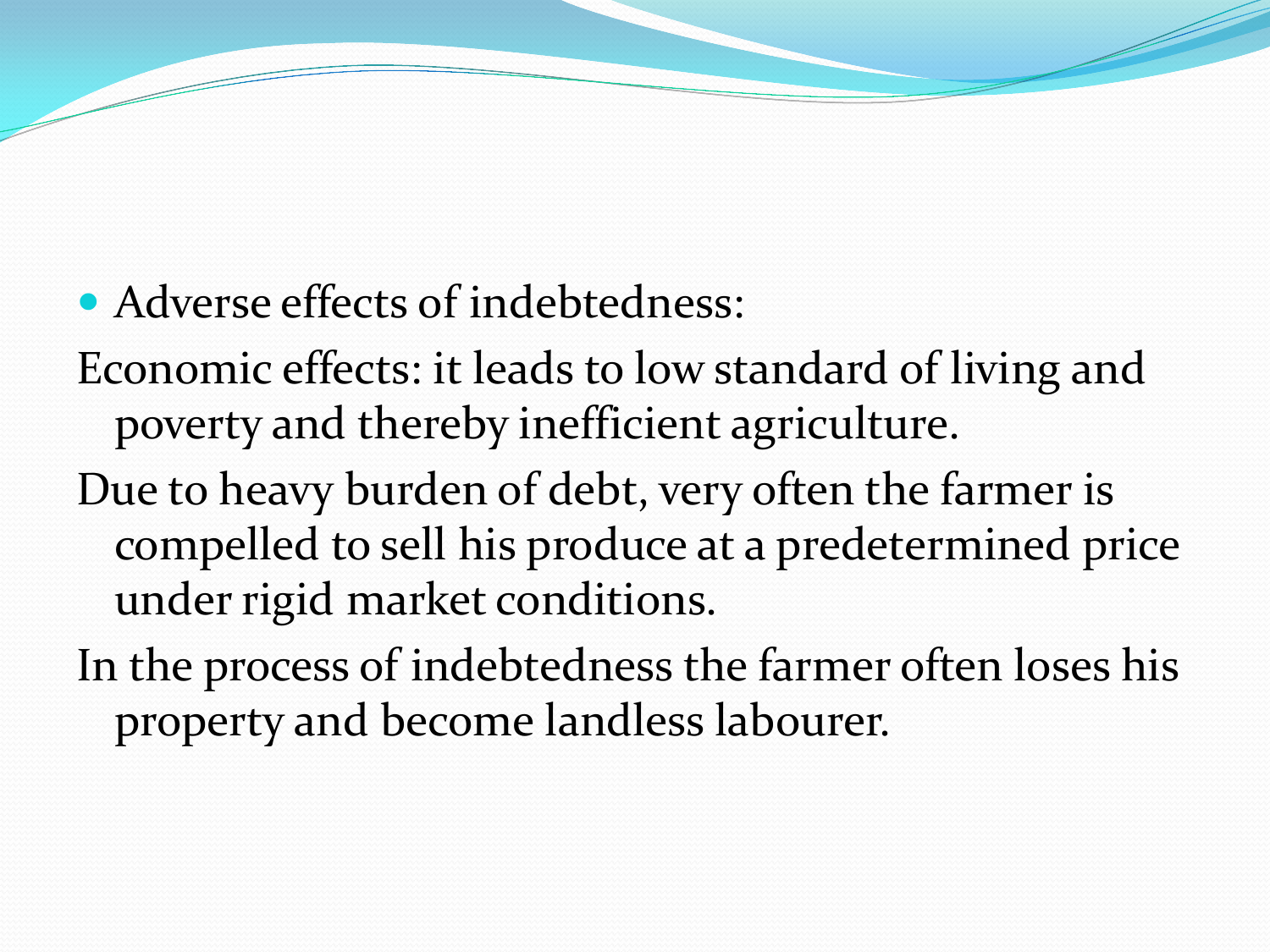- Social effects:
- The problem of indebtedness leads to social tensions, increase inequality in rural areas, bonded labourer etc.
- Political effects:
- The indebted farmers have no political status, it leads to irresponsible citizens, seeking favours from government officials by bribing them etc.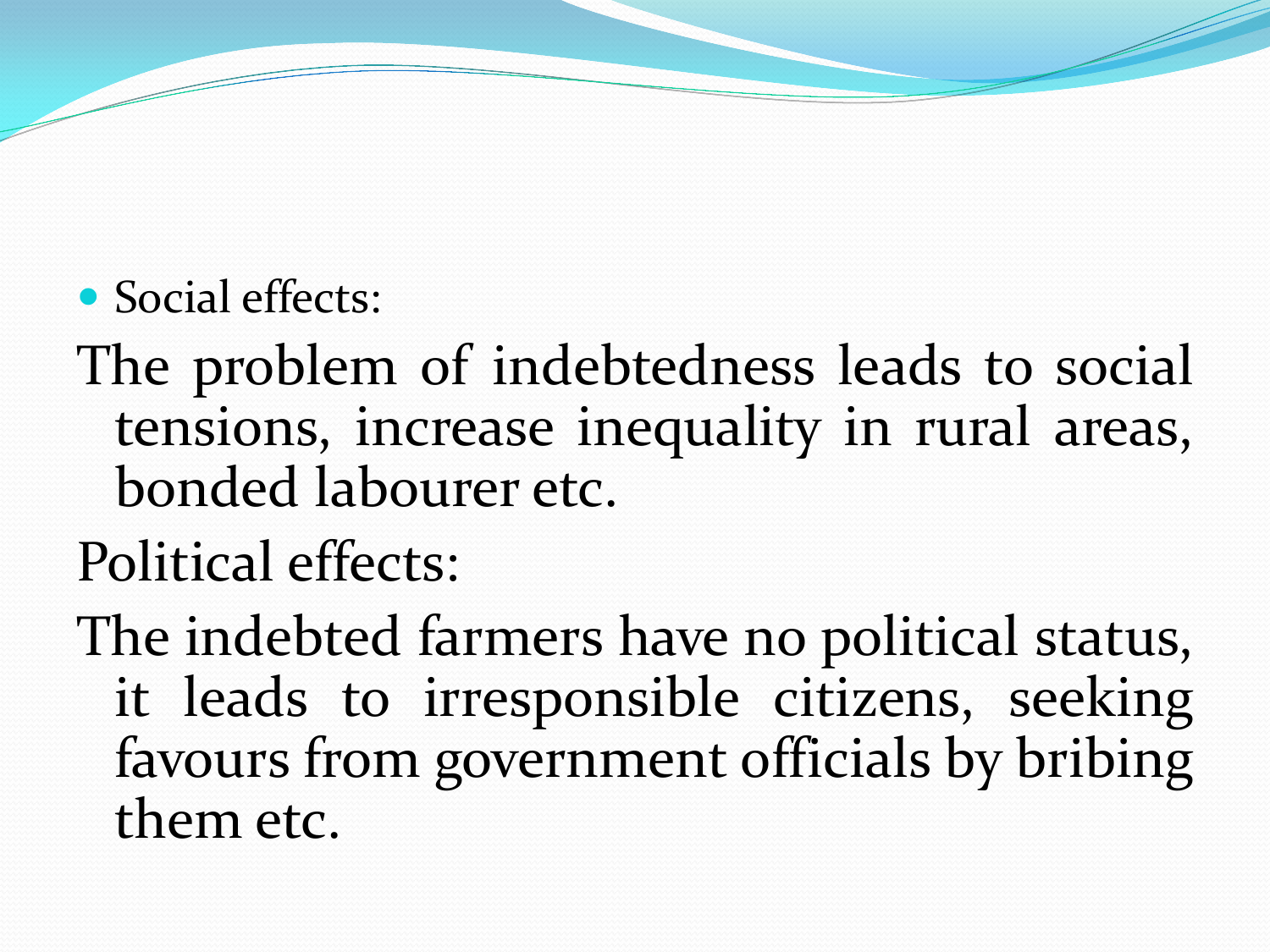## **Suggestions**

- 1. Increase in the income of the farmers
- 2. Permanent improvement in agriculture
- Settlement of ancestral debt
- 4. Check on new debts
- 5. Establishment of multi-purpose cooperative socities.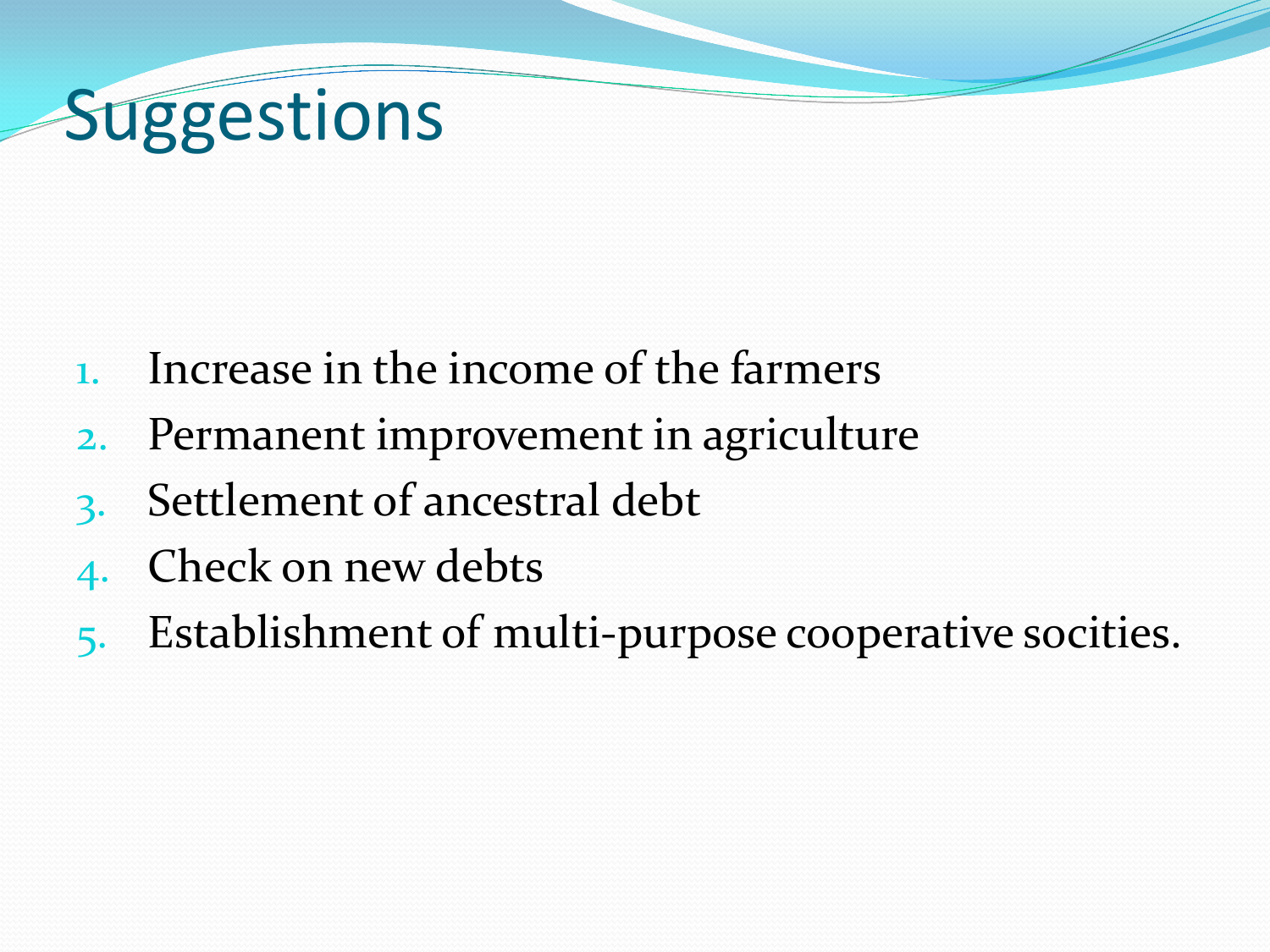## NABARD

- National Bank for Agriculture and Rural Development was set up in the year 1982.
- Functions:
- i) it provides refinance facilities for agriculture, small scale industries, cottage and village industries, handicrafts and other allied economic activities so that production may be increased.
- ii) It can borrow from RBI and the Government of India. It can arrange funds from the World Bank and other multilateral and bilateral financial agencies.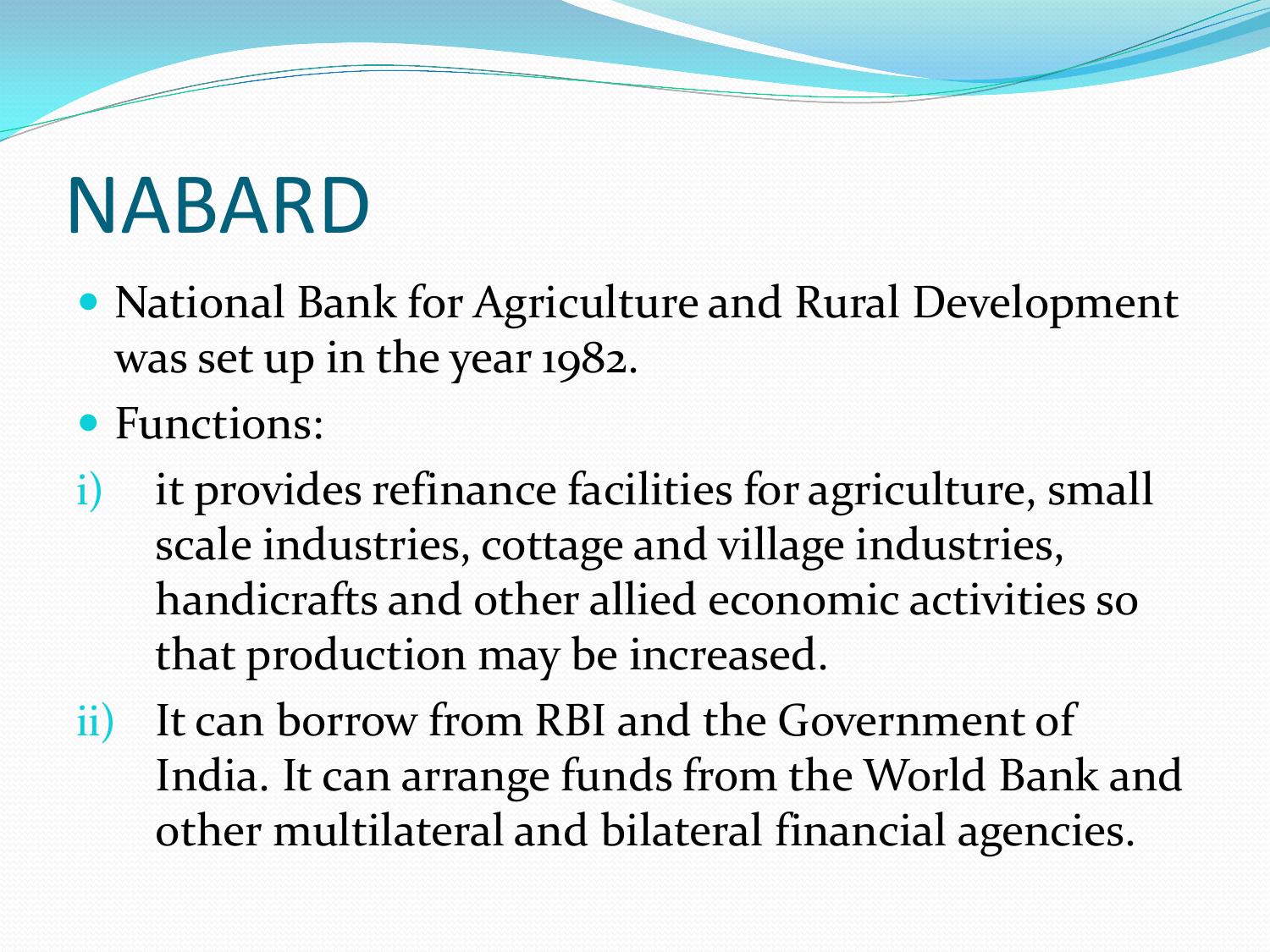#### Functions

- It can advance loans up to a period of 20 years to state governments so that they may participate in the share capital of co-operative credit societies. It can provide credit facilities for short term ,medium term and long terms to state co-operative Banks, Regional Rural Banks and other financial institutions.
- iv) It coordinates the work of the Government of India, Planning Commission and state government for village and small scale industries.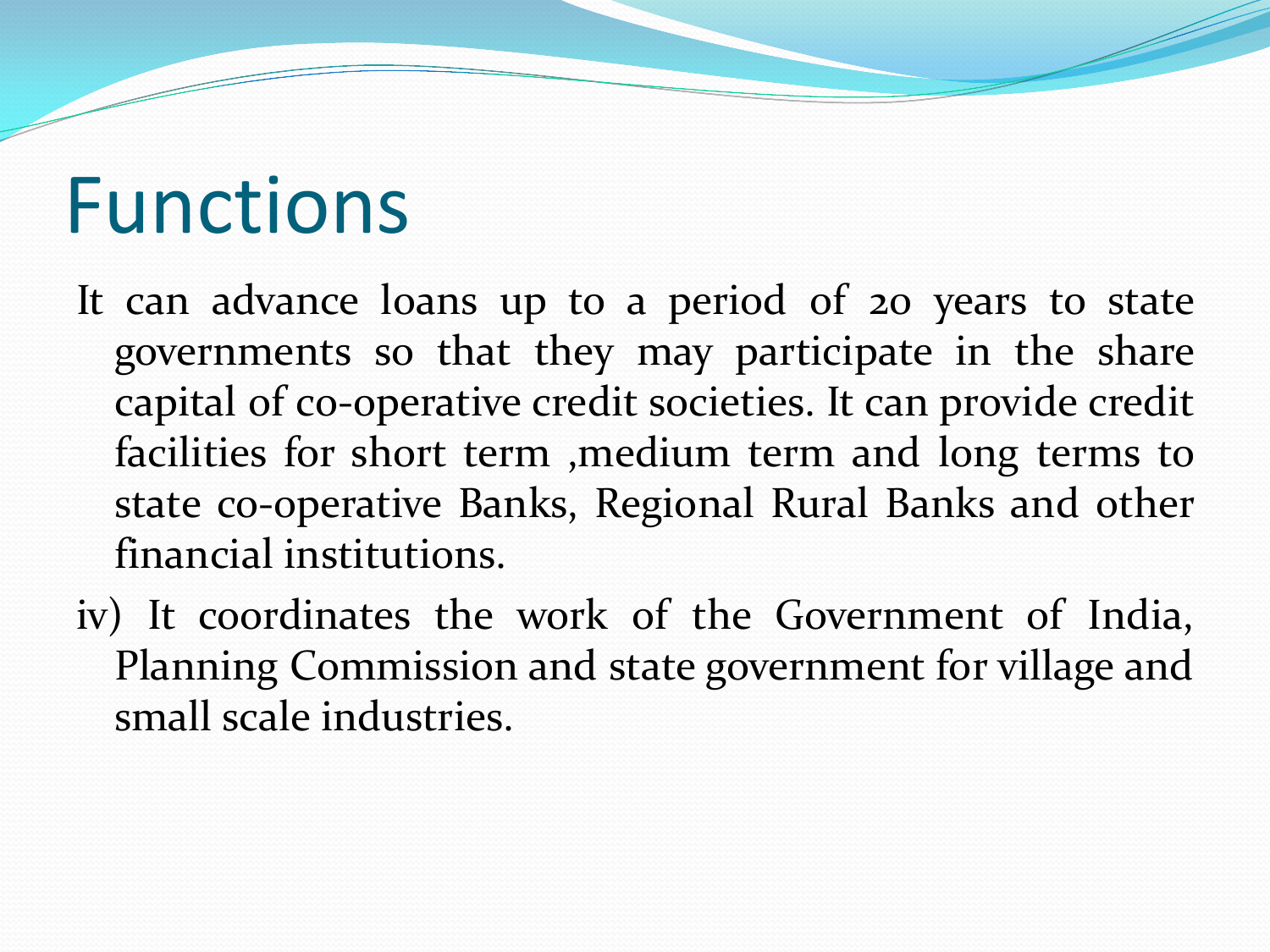- v)it finances research on agriculture and rural development
- vi)it supervises the work of RRBs and coopertive banks.